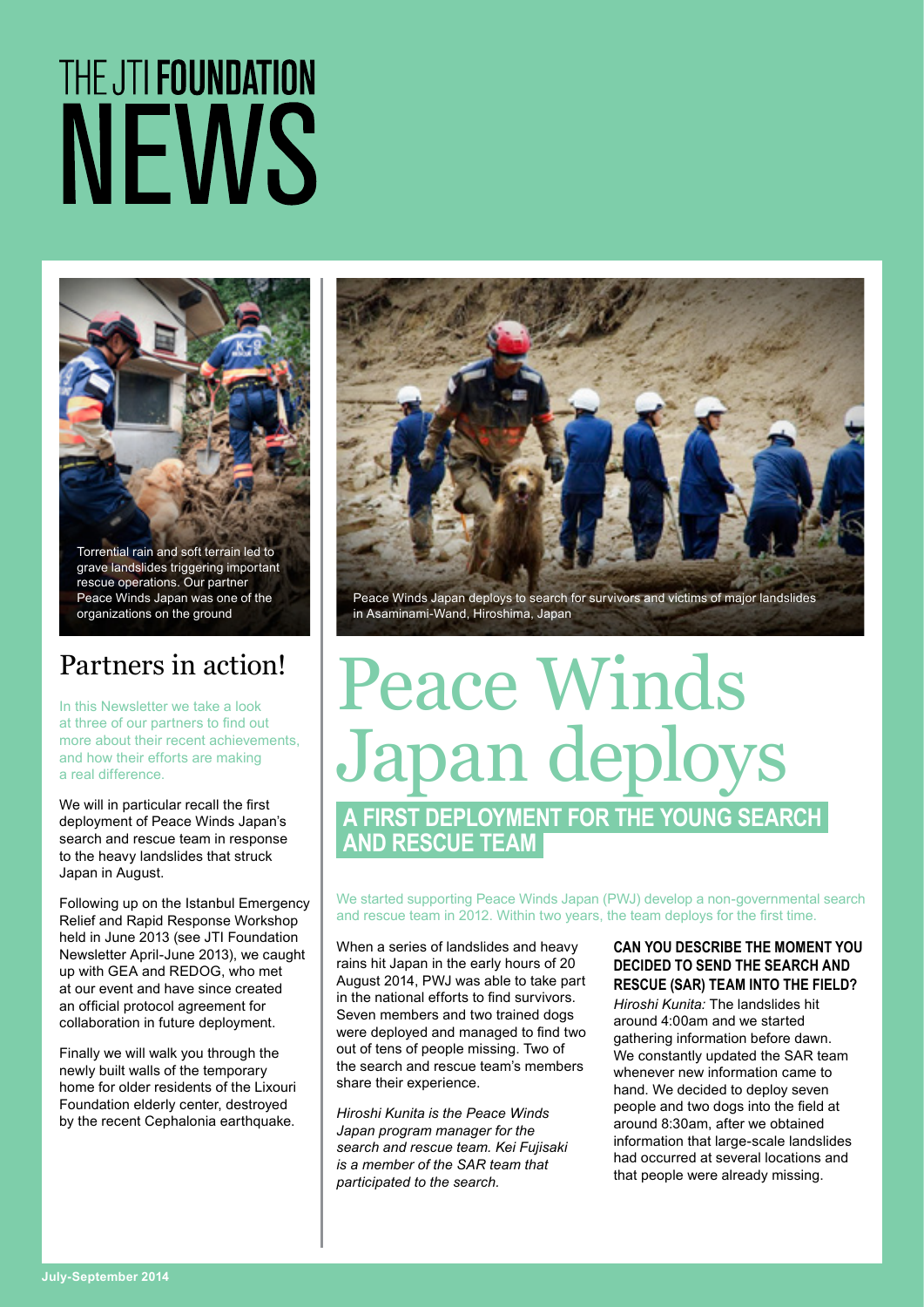



#### **WHAT DID YOU FEEL WHEN YOU FIRST ARRIVED AT THE SITE?**

*Kei Fujisaki:* It was the first time I had been in a disaster-struck area to engage in a real search and rescue operation. At first I was overwhelmed by the magnitude and intensity of the landslide – it was way beyond my imagination. I was also anxious about what we could achieve in such a chaotic environment. I felt incredibly powerless, yet I had a strong sense of mission to rescue someone buried in the mud. I knew that there were people waiting for me to find them.

#### **HOW DID THE DOGS REACT?**

*Kei Fujisaki:* They were also very nervous in the beginning, but once we started, our serious attitude and invincible determination affected them. They were able to perform their role well.

#### **DID YOU HAVE CONTACT WITH OTHER RESCUE ORGANIZATIONS WHEN PREPARING FOR THIS MISSION?**

*Hiroshi Kunita:* As we were asked to respond in emergency, we left our headquarters knowing we would meet other rescue organizations once we reached the site. When we arrived, we found the on-site operations coordination center and offered our services to help with search and rescue efforts.

#### **HOW LONG WERE YOU SEARCHING?**

*Kei Fujisaki:* We were active at two sites. The first was Yagi 3 Chome, where we spent four hours between 1:00pm and 5:00pm. At that location sadly we found one body. At the second site, Midorii 7 Chome, we started at 6:00pm and finished at 9:20pm. Again we found one body.

#### **CAN YOU DESCRIBE YOUR FEELINGS WHEN THE DOGS FOUND MISSING PEOPLE?**

*Kei Fujisaki:* I just wanted to hug and praise the dogs for not giving up. They hadn't been trained to find dead bodies, so they reacted a little differently to how they usually do when they find trapped or wounded people. It was a little confusing for them.

#### **WHAT HAVE YOU LEARNED THAT WILL HELP YOU IN FUTURE MISSIONS?**

*Kei Fujisaki:* I think that our dogs still need to learn concentration skills so that they don't stop looking when their handlers aren't encouraging them. We need to train them to remain motivated even when they haven't found a victim for many hours. I also learned that our own behavior significantly influences the dogs, so we have to keep ourselves highly motivated and not be hesitant when facing obstacles.



#### **WHAT HAVE YOU LEARNED FROM THE EXPERIENCES OF THE PAST YEAR, MANAGING THE SAR TEAM?**

*Hiroshi Kunita:* We have made significant progress. We are able to offer dependable help and support in the field, and the level of motivation and confidence of the team members has increased far beyond what it was prior to the deployment. It was an important step for us to experience working with the fire department, police and defense forces.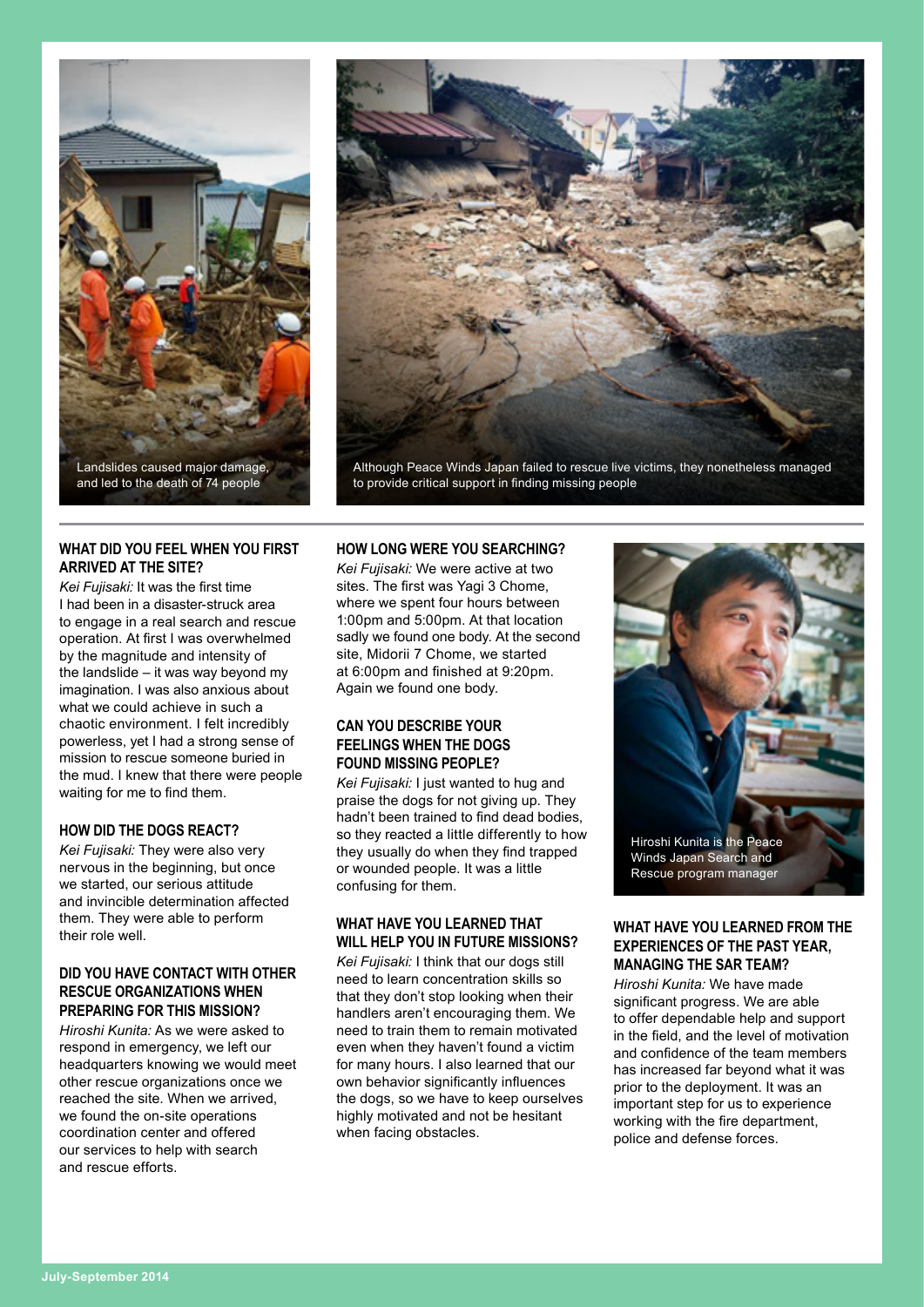# GEA and REDOG



When we organized our Emergency Relief and Rapid Response Workshop in Istanbul in June 2013, we wanted to provide to our partners the opportunity to increase their network and improve their operations.

We were therefore pleased to learn that our event also provided the opportunity for two of our partners to form an official partnership.

When GEA (a Turkish volunteer search and rescue organization), and REDOG (a Swiss volunteer rescue dog association) met, they immediately discussed ideas for collaboration. More detailed discussions followed in Geneva at an event hosted by the JTI Foundation, and one year on, an official protocol agreement was signed in Izmir, Turkey on 29 August 2014 at GEA's national drill.

The protocol aims to improve the chance of locating and saving people buried under rubble following disasters. It combines GEA and REDOG's operational capacities and regulates their future joint deployments. It also creates a logistical advantage because the two partners will have access to each other's resources, increasing availability of equipment.

'This collaboration is a great opportunity for us', said Romaine Kuonen, President of REDOG. 'With GEA, we have a dedicated partner with broad experience in deployment, but we are also linked by friendship and a great deal of idealism. We are hopeful that our partnership will increase our capacity to help even more people in need. `We owe a big thank you to the JTI Foundation because it enabled us to get together'.

Umut Dincsahin, GEA's Chief Coordinator says, 'Our agreement with REDOG means we will be able to provide our services in more disasters and strengthen our canine search capacity. We will be one team in search and rescue efforts'.